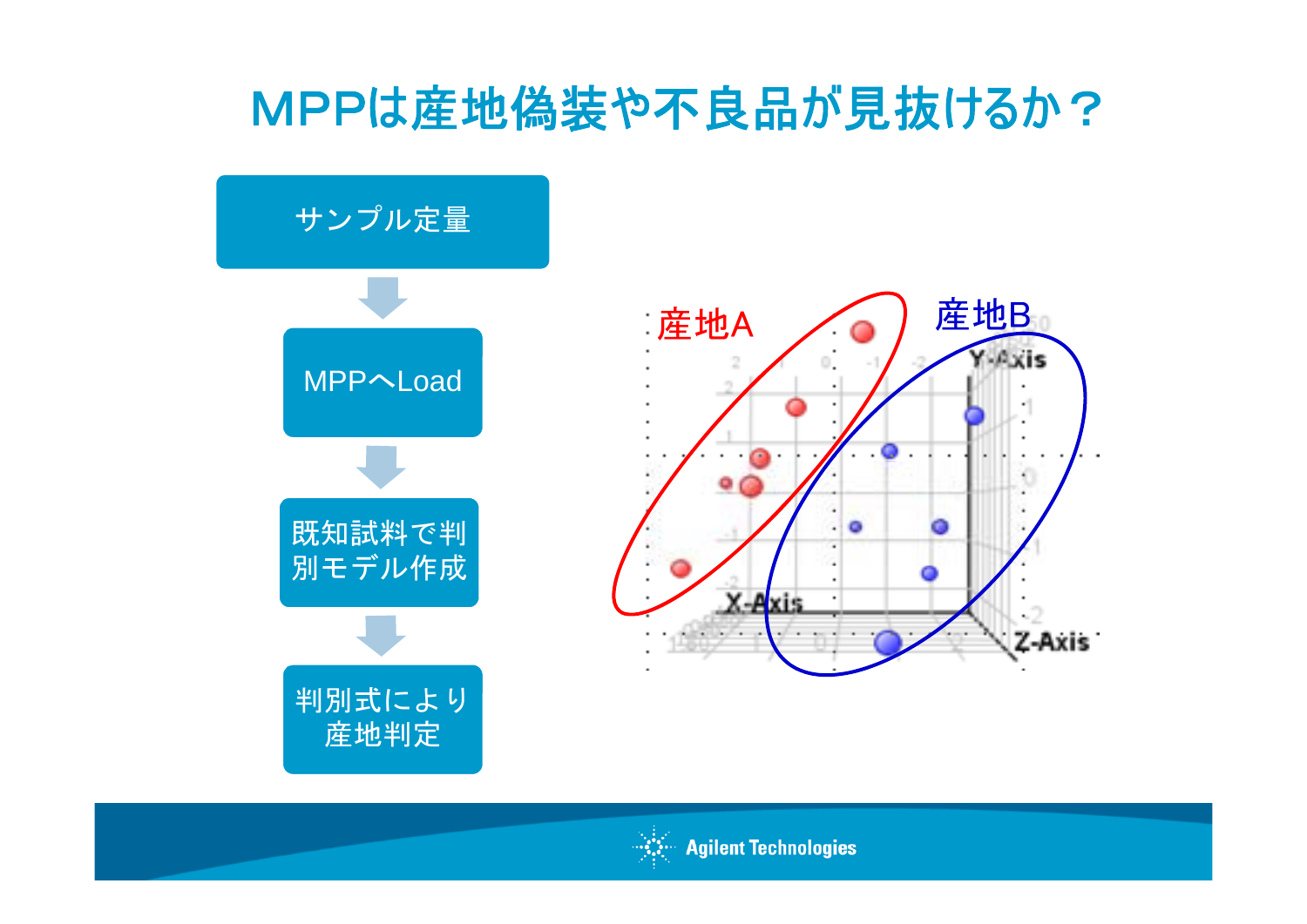# ICP-MS: 主成分分析-Country Aのお茶(4点)-日本茶(12点)

**Score Plot** (各元素濃度係数)



 $\checkmark$ 

 $\checkmark$ 

Component 1 (81.17%)

Y-Axis

X-Axis

**Agilent Technologies**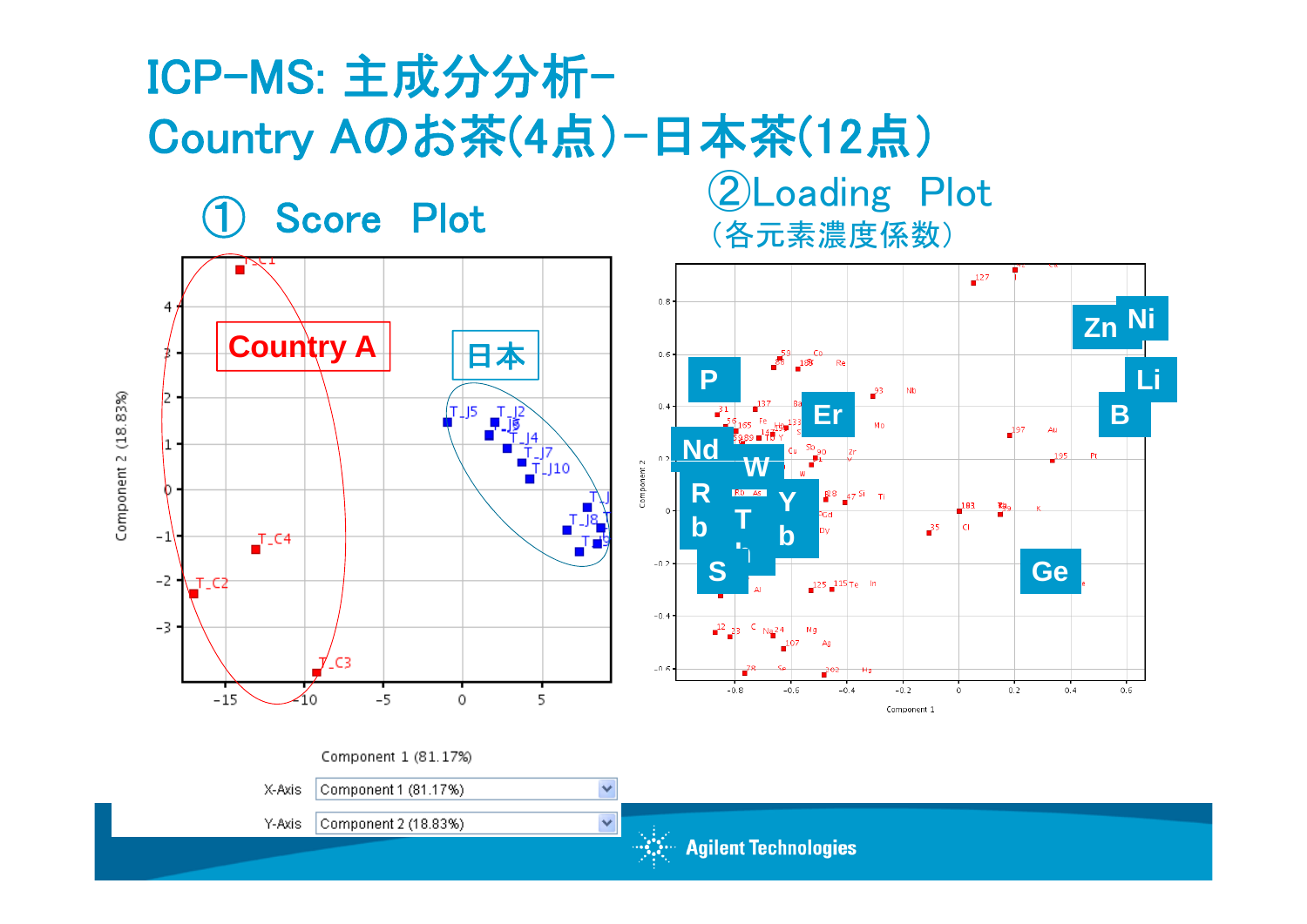### ICP-MS: 米の主成分分析例-4カ国



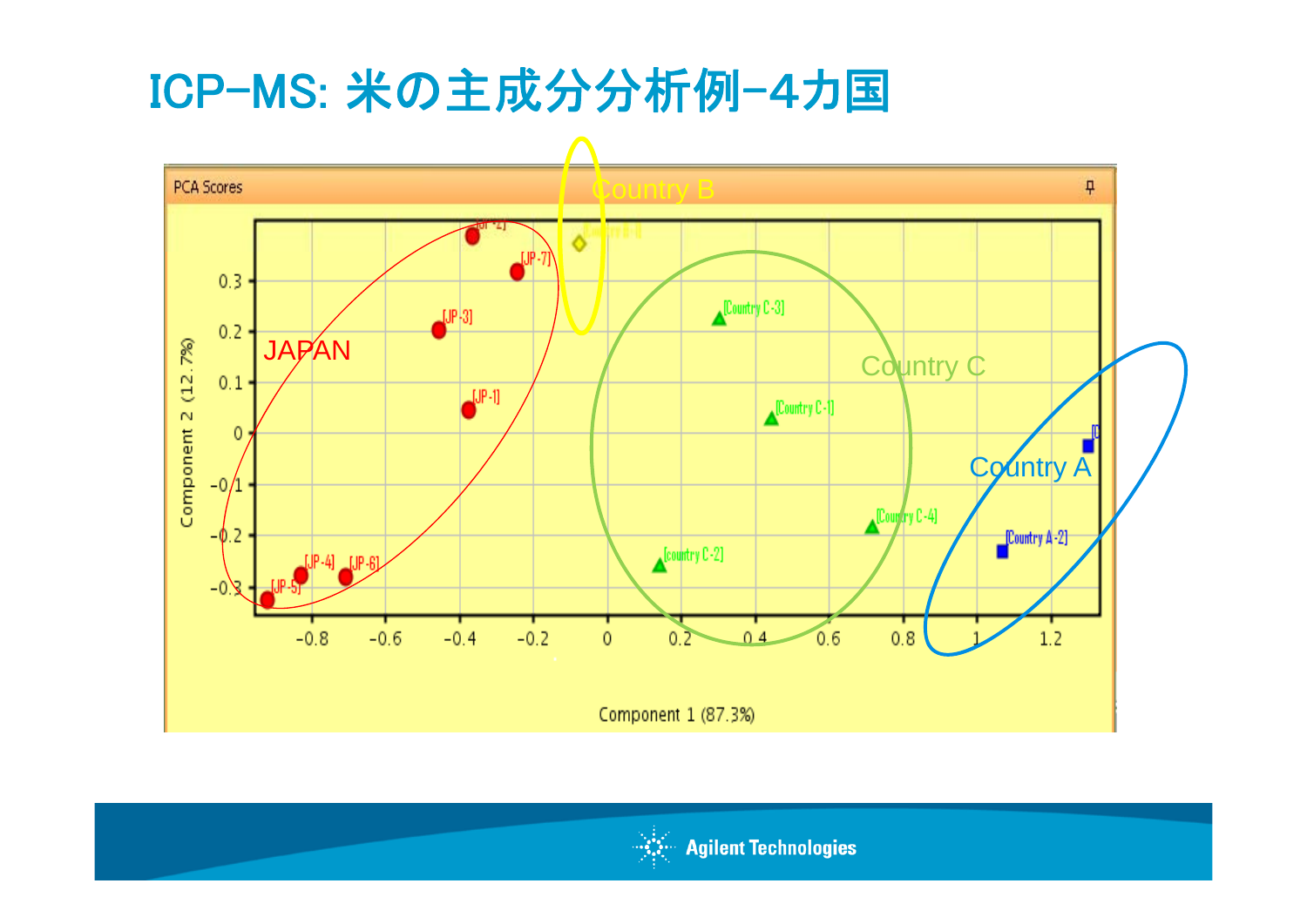### **GCMS**データの多変量解析(PCA分析) ーーーーーーーーーーーーーー 緑茶6種類の比較



X-axis: [PCA component 1 (29.09% variance)] Y-axis: [PCA component 2 (23.42% variance)] Conditions: GC-MS Tea-2, Default Interpretation Colored by: Attribute Brand

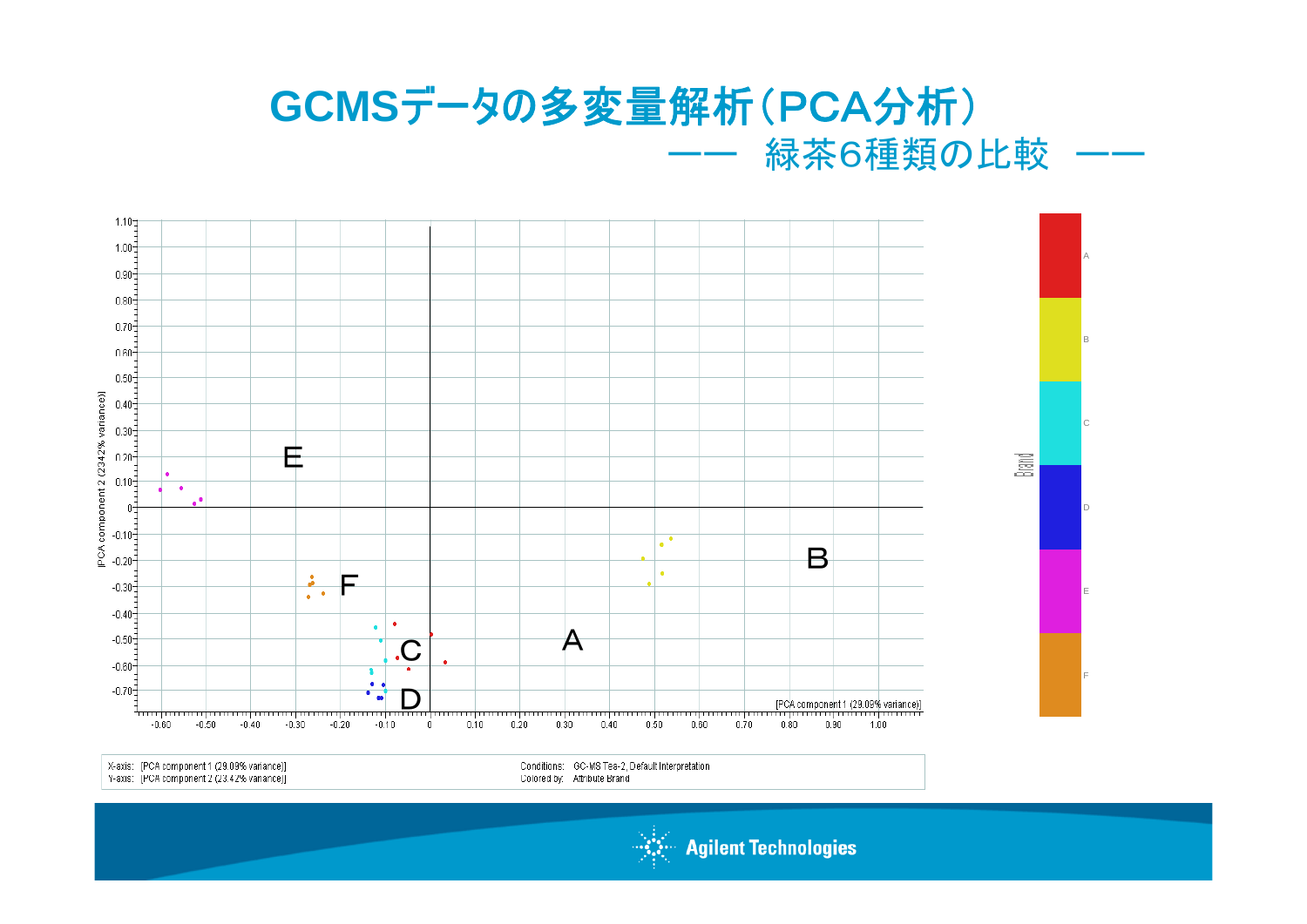

Branch color parameter: Brand

Selected Condition Tree: GC-MS Tea-2 (Default Interpretation) **Brand** 

Colored by: GC-MS Tea-2, Default Interpretation



**Agilent Technologies**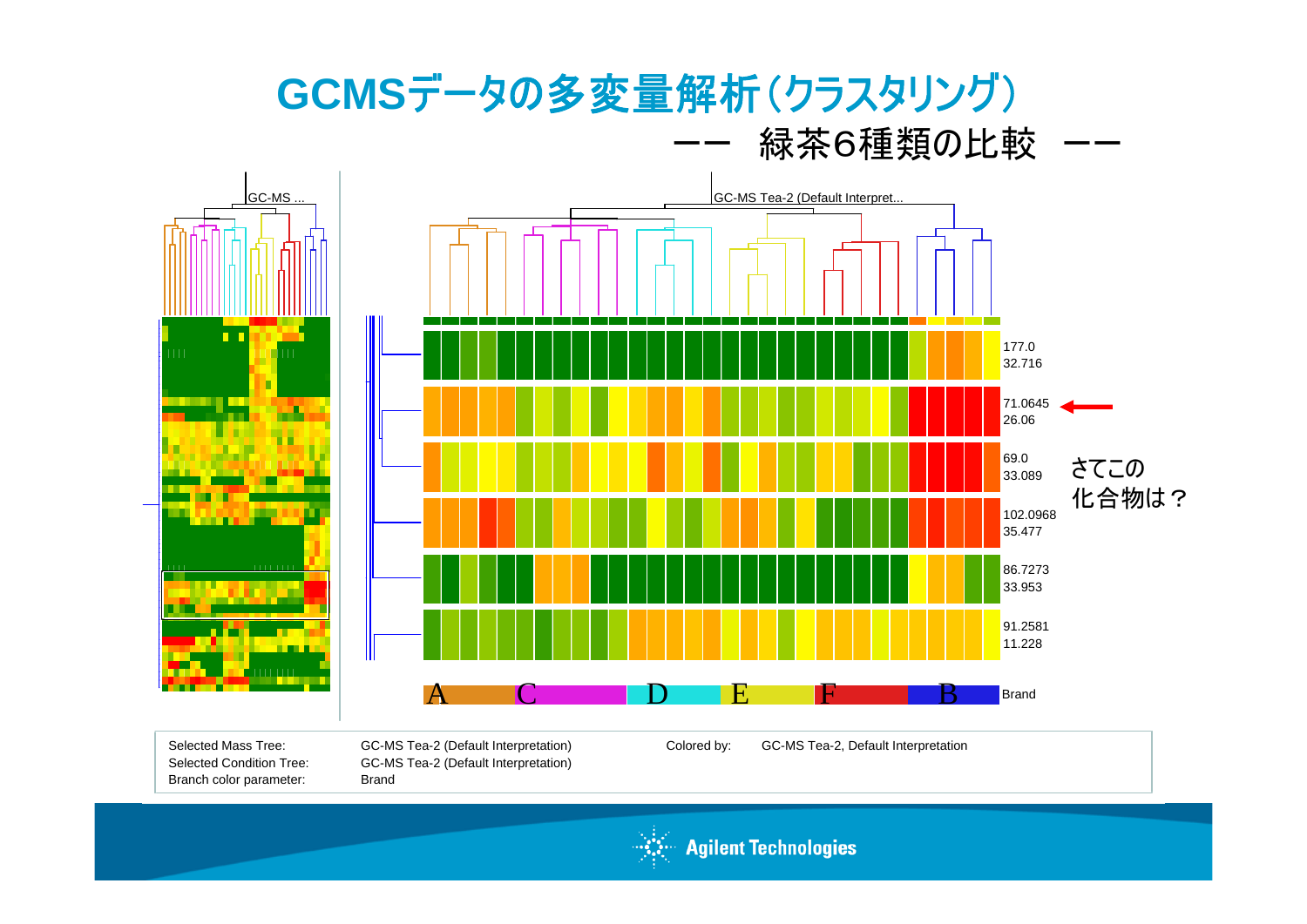

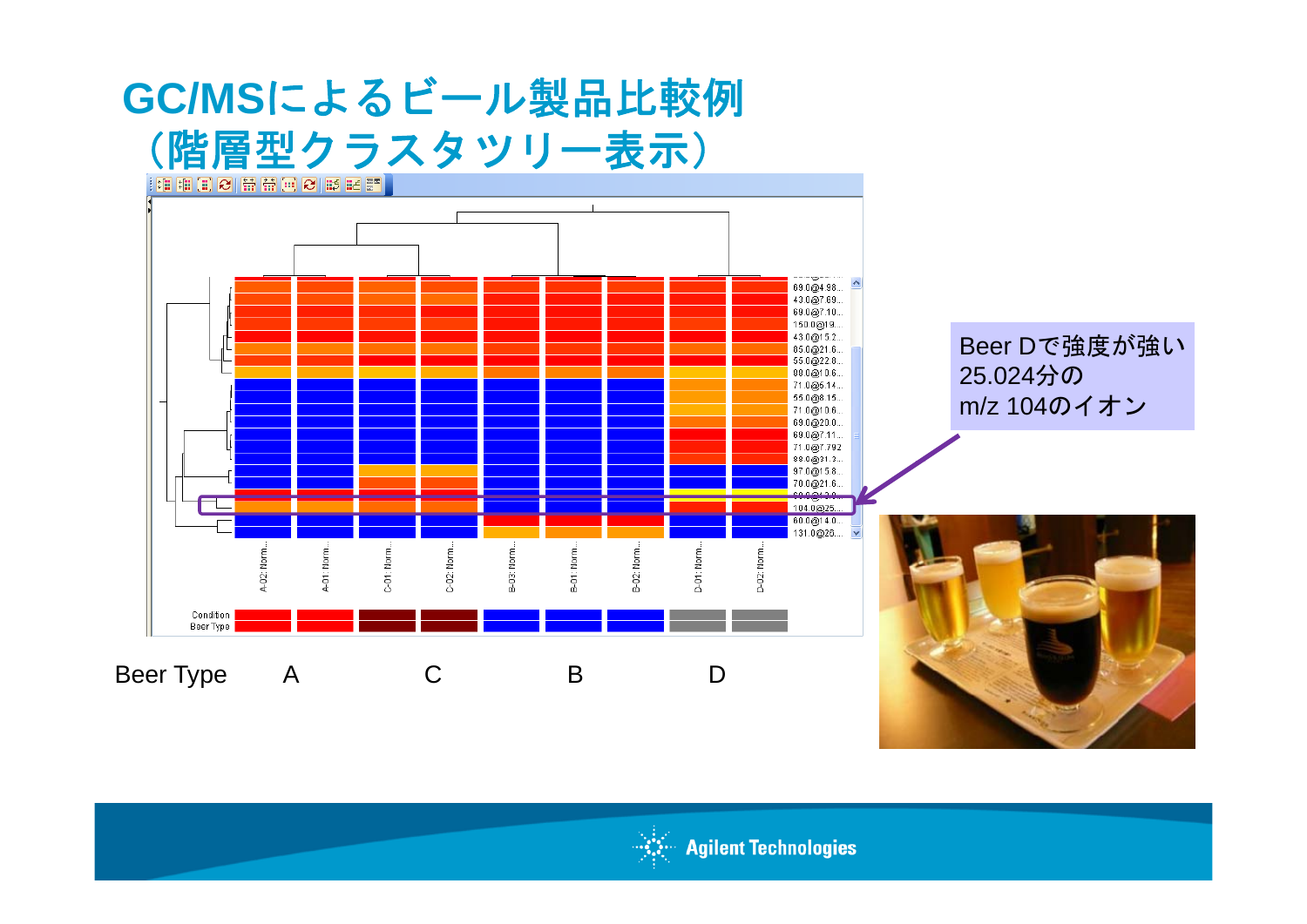### **GC/MS**によるビール製品比較例 (クロマトグラムでの確認)**TIC( <sup>C</sup> ) Total Ion Chromatogram)**



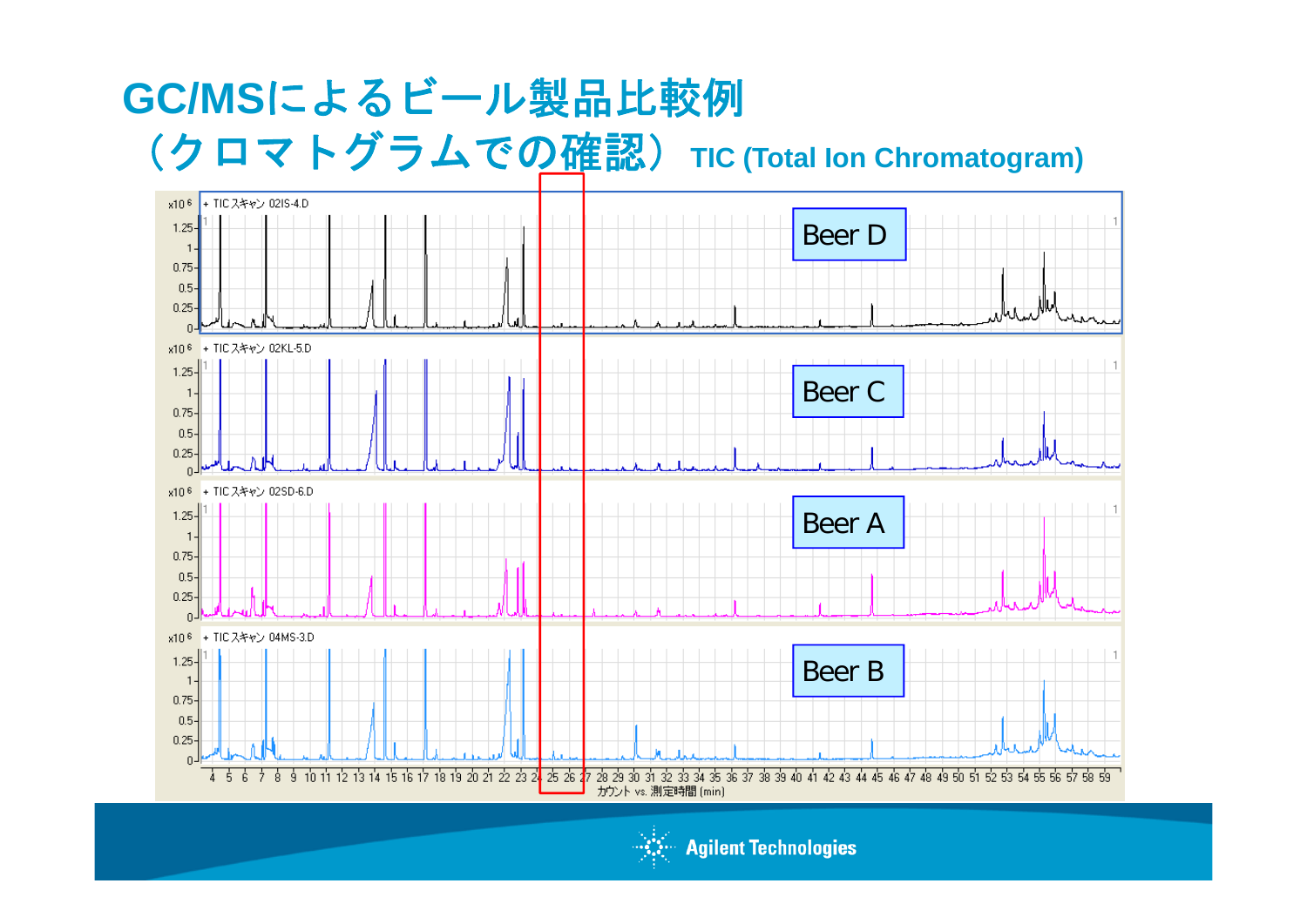

GC/MS SPME 分析 (TIC)



**Agilent Technologies**